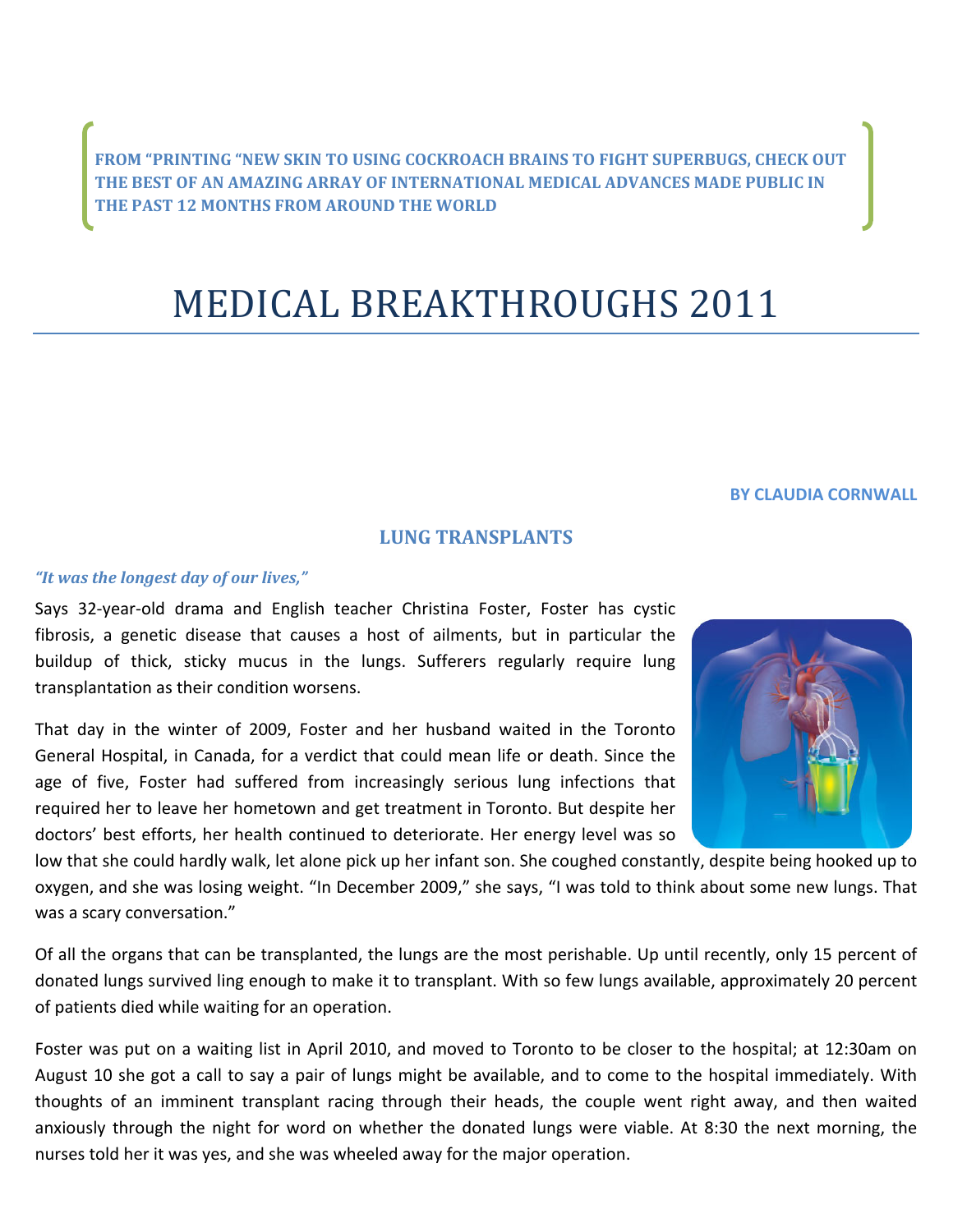#### *While Foster had been waiting, her*

Medical team had been using new technology, a breakthrough pioneered by Dr. Shaf Keshavjee, director of the Toronto Lung Transplant Program Internet on saving more lives, Keshavjee had wanted to come up with a system that would allow doctors to assess and repair damaged donor lungs. Under his leadership, a team at Toronto General Hospital, working with a Swedish company called Vitrolife, developed the remarkable Toronto XVIVO Lung Perfusion System.

Historically, organs are cooled after harvesting, but with the XVIVO system, the lungs are placed in a protective transparent chamber and maintained at normal body temperature (37o C). Kept warm and pumped with a healing fluid containing oxygen, nutrients and proteins, they can stay alive outside the body much longer than before: up to 12 hours. This gives surgeons time to assess and repair any damaged. With the XVIVO system, more than 30 percent of donated lungs are viable – double the number before the use of this technology. In addition, because patients now receive predictably healthier lungs, they do better and recover faster from the operation.

In 2008, Keshavjee became the first surgeon in the world to successfully transplant an XVIVO-repaired lung. Now, use of the technology is spreading. "The XVIVO concept will have a significant impact on the field," says Keshavjee. "It changes the paradigm of all organ transplantation." The idea is not just to transplant organs, but to transplant improved ones.

#### *The day after her operation, Foster*

Awoke at 11:00am to find herself on a respirator. But by that afternoon, she and her "new" reconditioned lungs were doing so well that she began to breathe on her own. Two days later, she was up and walking; nine days after the operation, she left the hospital. "It's a miracle," she says. "I just can't believe this is possible—that I have someone else's lungs. It's just such an amazing thing."

And further advances are coming. In October 2009 Keshavjee and his team published a study in Science Translational Medicine showing that the XVIVO system could deliver gene therapy to lungs and reduce the need for immunosuppressant drugs. The next step is a clinical trial.

# *STATUS: Genetically modified lungs are not yet available to the public, but reconditioned lungs are.*

#### **SURGERY**

Surgical sponges are the most common objects mistakenly left inside a patient after surgery. A study of more than

190,000 patients, conducted from 2003 to 2006, found that one in 5500 patients suffered through this painful and life-threatening experience. But now there is a reliable way to prevent such a mistake and make surgeries for patients.

In February 2010 the Pennsylvania based company Clear Count medical Solutions received [US] Food and Drug Administration (FDA) approval for its radio frequency identification (RFID) tags. Sewn into surgical sponges and gauze pads, these tags are similar to the ones used to

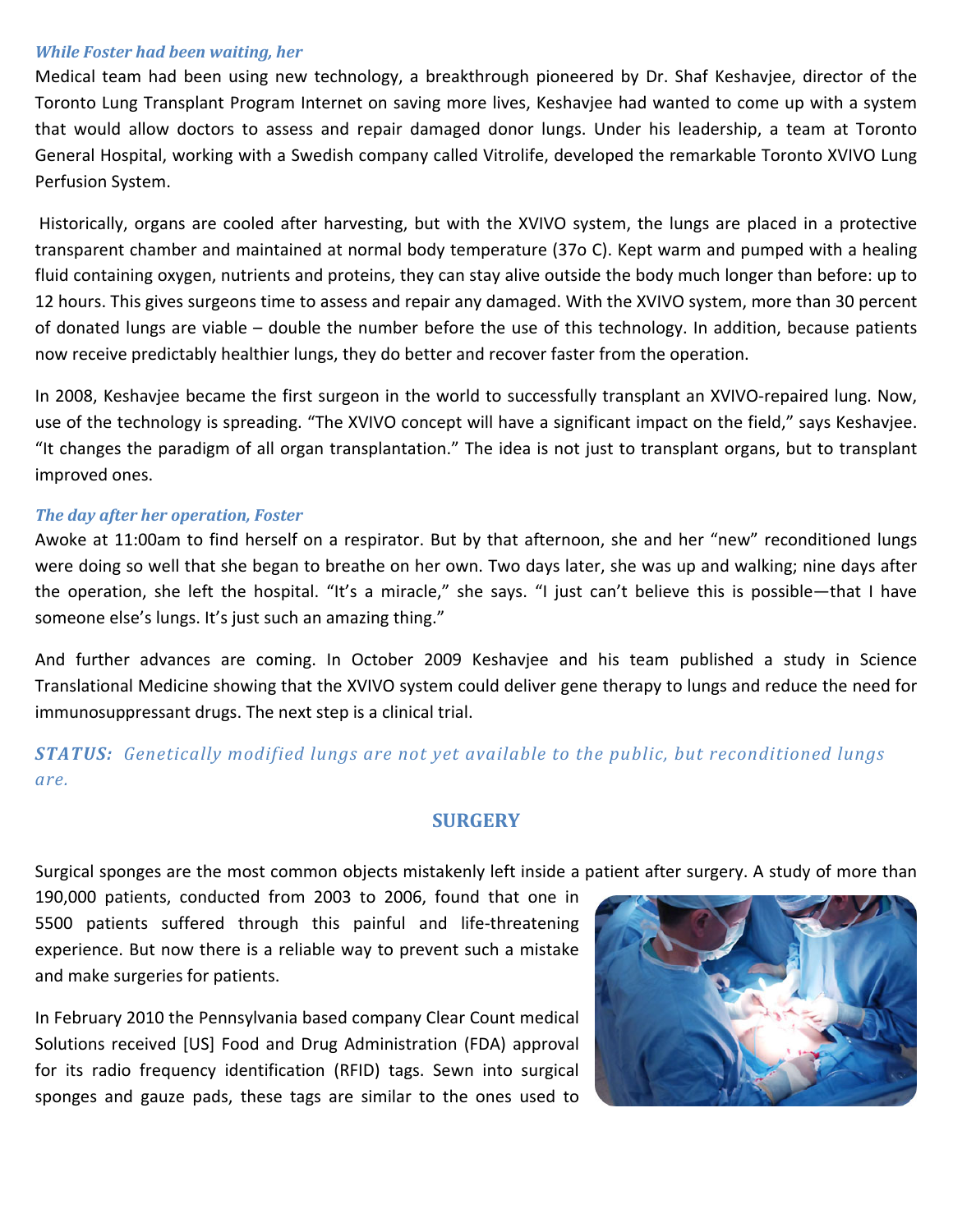track merchandise in department store. Medical personnel scan each tagged sponge as it is used, then again as it is removed don't match, a nurse can find the missing item—whether it is in the patient, hidden in the bed lines or dropped on the floor—with an electric wand.

*STATUS: Already approved by the FDA and being used in some hospitals in the USA.*

# **DIAGNOSTICS**

Until recently, finding and diagnosing rare genetic diseases in patients took months, or even years. But in 2009 a team of researchers at the University of Washington discovered how to speed up the process. Instead of looking through the sum total of a patient's genetic material (the genome), the team suggested examining just the exome—

the portion of the genome containing our 20,000 to 25,000 protein—coding genes, or about two percent of the whole. Researchers suspected that most disease—causing errors could be found there, and proved their theory by locating in the exome the gene for a rare disease called Miller syndrome. (The results of the study were published in Nature Genetics in November 2009.)

The reduced search area means scientists will be able to find other rare genetic mutations much more quickly and cheaply than in the past.

*STATUS: Exome sequencing is available to the public now, through the McGill university health Centre in Montreal*.

## **REGENERATION**

Imagine using some of the same technology used by a common house hold desktop printer to print new skin cells,

which could help heal burns. A team at the Wake Forest Institute for Regenerative Medicine in Winston Salem, North Carolina, USA, has used a "bio‐printer" to do just that. The device contains a laser that scans a patient's wound to measure its dimensions. Then a computer controls the release of skin cells, which are sprayed directly onto the wound, precisely where they are needed.

The bio-printer has only been tested on mice so far, but results show burn wounds healing two weeks faster than normal. Bio‐printing would replace

skin grafting, a painful procedure in which skin is taken from one part of the body to cover another. With a bio‐ printer, subjects' own skin cells can be grown and multiplied in a lab to refill the printer. "You could cover the whole body after eight weeks of growing cells," says Dr Anthony Atala, director of the Institute for Regenerative medicine.

*STATUS: Human trials in about three to five years.*

## **SIGHT**

Corneal scarring or clouding is a major cause of blindness around the world, and in many countries a short age of donated corneas means that people have to wait two to three years for a transplant that will





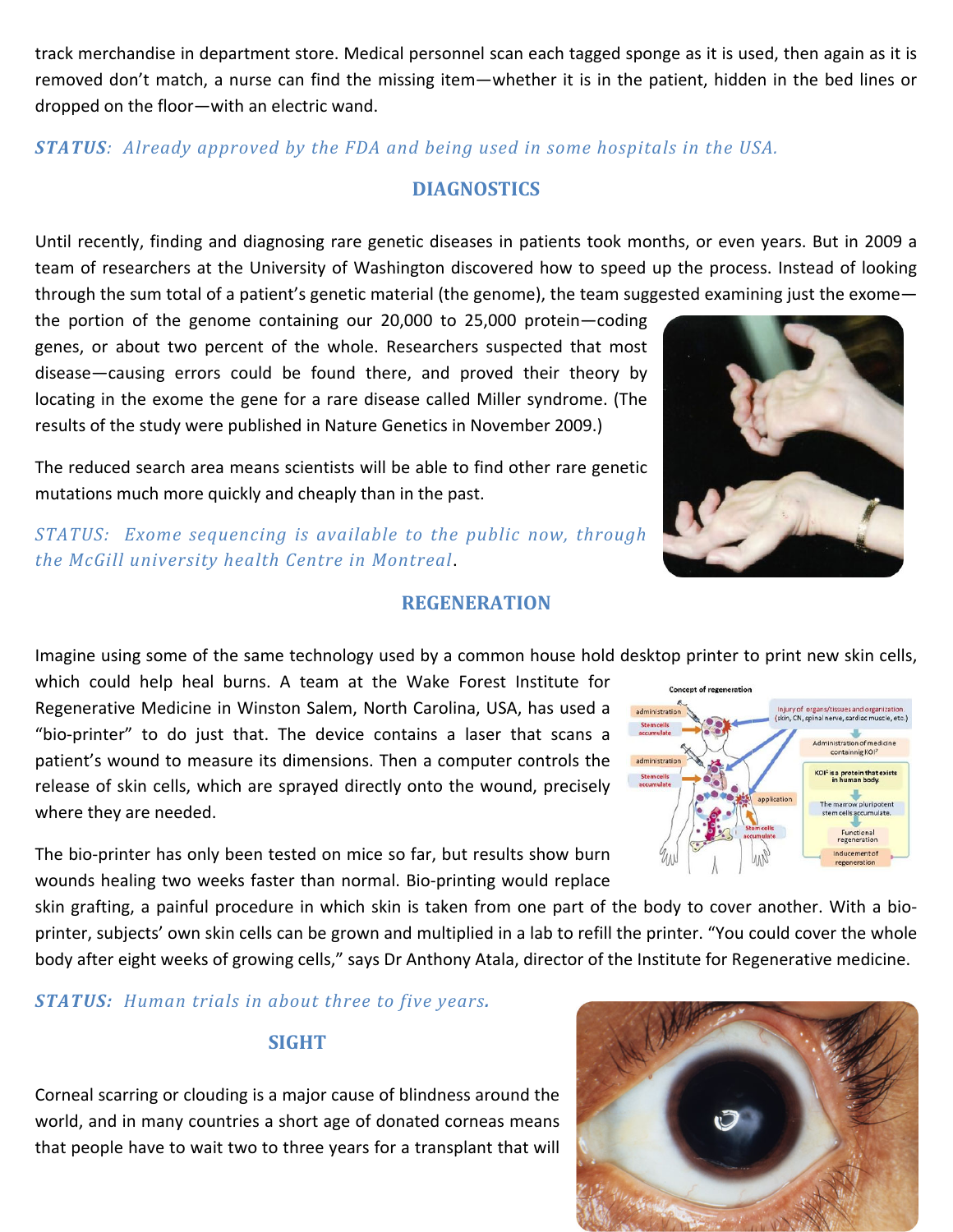help them see. Wanting to address this problem, May Griffith, who holds appointments at the Linkoping University in Sweden, the Ottawa Hospital Research Institute and the University of Ottawa, decide to try to make an artificial cornea.

After ten years of work, she and her team finally succeeded. " We took a synthetic collagen produced by yeast cells, then chemically treated and moulded it so that it is the shape and size of the natural human cornea," explains Griffith. To the body, this collagen appears quite natural. "We managed to get back into this material, resulting in a 'regenerated' cornea that resembled normal, healthy tissue."

In a clinical trial recently conducted at Linkoping University, of the ten patients who received the implants, six showed improved vision. With the use of rigid contact lenses, on average all patients can now see as well as patients who had conventional corneal replacements.

## *STATUS: Still in clinical trials.*

## **THE FIGHT AGAINST CANCER**

When Maphors Weatherly, a 79‐year‐old retired chief master sergeant of the US Air Force, began spitting up blood on December 21, 2009, he knew it wasn't a good sign. But he never

suspected cancer. His only other symptom up until that point was fatigue. "I had attributed that to the aging process," He says.

After paying a visit to the Brooke Army Medical Center near his home in universal City, Texas, Weatherly found out he had a cancerous tumour in his right lung. "It was larger than a man's fist," he says. The news got worse: the tumour was advanced between Stage 3 and Stage 4 inoperable.



Weatherly decided to go to the Cancer Therapy & Research Center, at the University of Texas Health Science Center in San Antonio, to explore his treatment options.

There, he heard about a clinical trial being conducted by Dr Alain Mita, an oncologist. It involved combining standard chemotherapy with Reolysin, a formulation that contains a live, naturally occurring human virus called a "reovirus."

"Normal cells can get rid of the reovirus very quickly," explains Mita, "but some cancer cells have a problem eliminating the virus. That's why eventually the reovirus will kill them."

Developed by Canada-based Oncolytics Biotech Inc, Reolysin is currently being evaluated in clinical trials for a variety of cancer types. Mita is the first physician to use it on squamous‐cell lung cancer. According to him, patients such as Weatherly live, on average, no longer than a year. "It makes sense to try new treatments to improve this extremely poor outcome. We haven't made much progress in this particular type of cancer in the last 20 years." Mita's current trial involves 18 to 20 patients, and, if the results are good, he will proceed to a larger trial of 50 patients.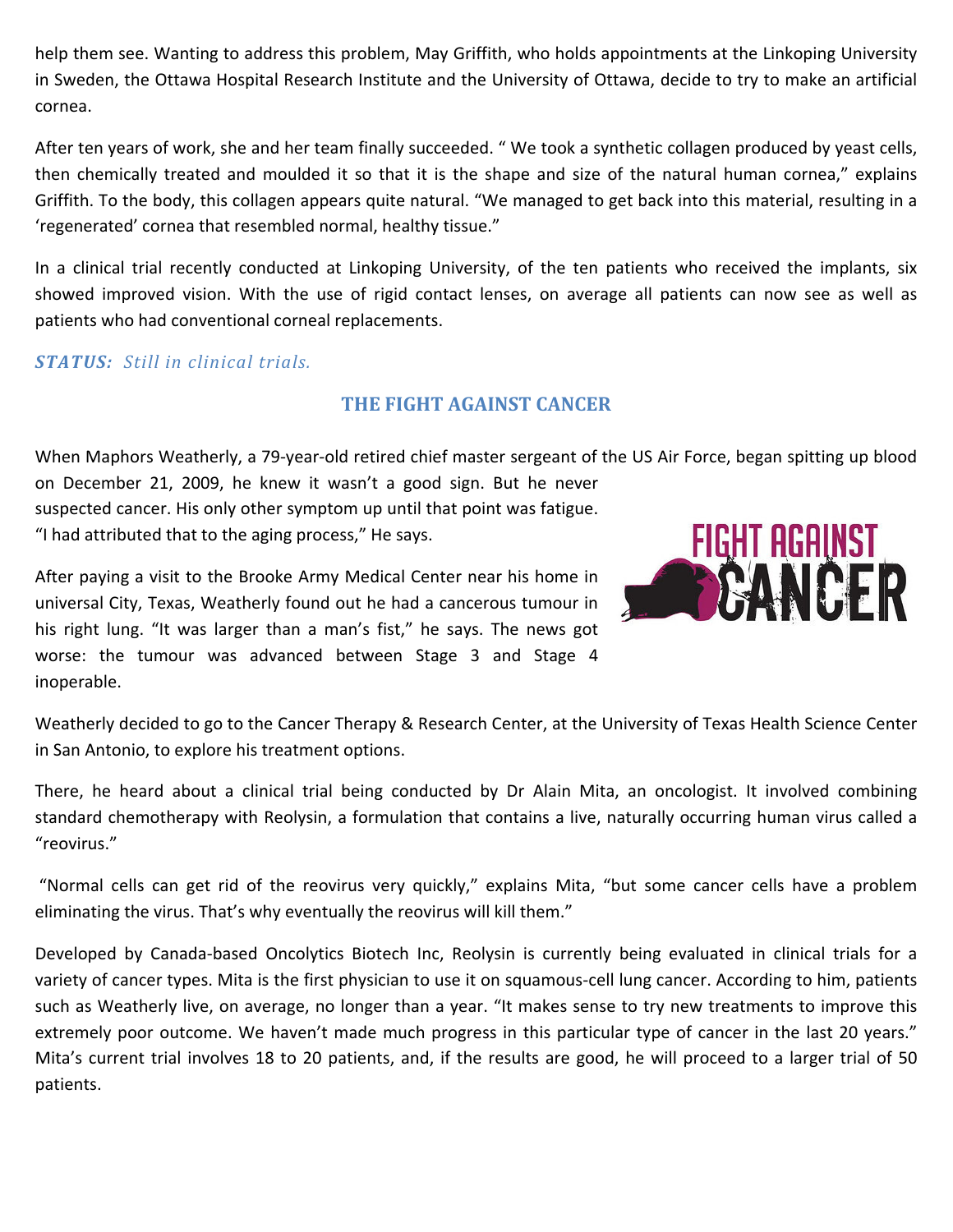In Weatherly's case, the results of the new treatment have been exceptional. After six months of chemotherapy and Reolysin, his tumour shrank by 90 percent. "It was half the size of a man's thumb," says Weatherly, "and the growths that had spread into my chest were almost gone."

Now, Weatherly is off the chemotherapy and on a maintenance dose of Reolysin. It causes mild aches and fever, but his energy is returning. "I feel well. I have no pain and I am breathing easily."

#### *Reolysin trials are ongoing elsewhere.*

In the UK, a small trial involving five patients with serious head and neck cancers, presumed to be terminally ill, has yielded dramatic recovery results in three patients. A second, larger trial has shown encouraging results, and a Phase 3 trial of almost 200 patients is now underway.

All of this is delightful news for Matt Coffey, a former postgraduate student at the University of Calgary, Canada, and now the chief operating officer of Oncolytics Biotech. Coffey has been studying the reovirus since the 1990s and was instrumental in making the discovery that it kills cancer cells in animals. "Being involved in the discovery and then being able to put into a Phase 3 trial is quite a rarity."

## *STATUS: Still in clinical trials.*



## **OVARIAN CANCER**

Researchers at the BC Cancer Agency in Canada recently made a discovery that could reduce deaths from ovarian cancer by as much as 30 percent. Dr Sarah Finlayson, a gynecological oncologist

# *LEARNING FROM ANIMALS, PART I, COCKROACHES (SUPERBUGS)*

Could cockroaches save your life one day? Yes, according to a team of researchers at the University of Nottingham in the UK. Powerful antibiotic properties in the brains of cockroaches and locusts are able to kill more than 90 percent of bacteria—intruders that are often deadly to humans, including methicillin-resistant Staphylococcus aureus (MRSA) and pathogenic Escherichia coli—without harming human cells.

These findings, which were presented at the September 2010 meeting of the Society for General Microbiology in Nottingham, could lead to novel treatments for multi‐drug‐resistant bacterial infections.

*STATUS: Available to the public in five to ten years.*

with the agency's Ovarian Cancer Research Program, found that the deadliest from of ovarian cancer originates in the Fallopian tubes, not the ovaries.

As a result of this finding, the BC Cancer Agency is calling for a change in surgical practice. When an older woman undergoes a hysterectomy, she typically has her Fallopian tubes and ovaries removed along with her uterus. But when younger, premenopausal women undergo hysterectomies, usually their Fallopian tubes and ovaries are not taken out. "That's a surgical convention," says Finlayson, who would like surgeons to remove the Fallopian tubes, no matter what the patient's age. "If your uterus is coming out, you don't need your Fallopian tubes. They don't have a hormonal function."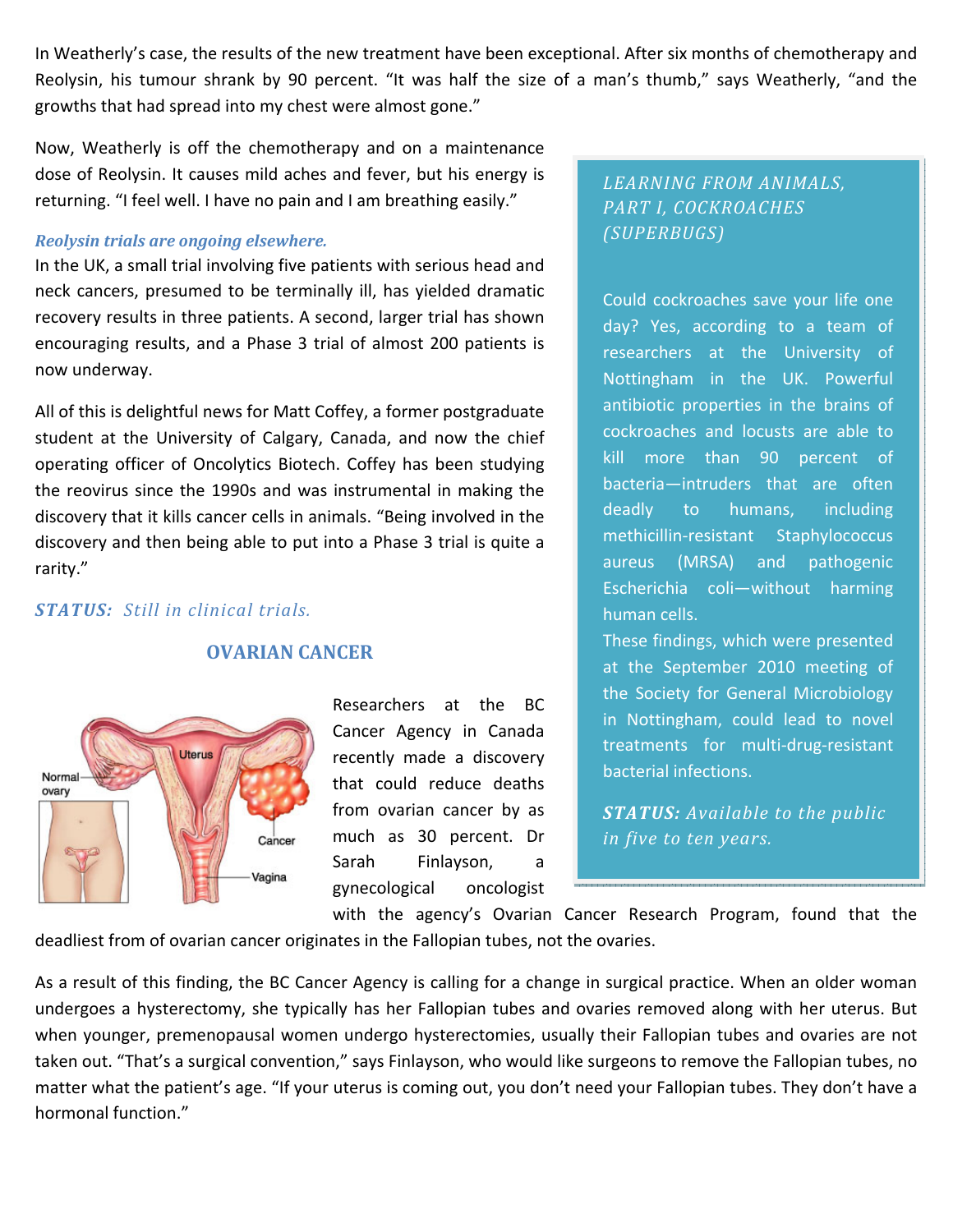She would also like gynecologists to consider a change in their methods when they are doing tubal ligations: "If a woman is requesting permanent contraception, a clip is placed on the Fallopian tubes, or the Fallopian tubes are burned, but left inside. If those Fallopian tubes are no longer required, we would like gynecologists to consider removing them as opposed to just clipping or burning them."

According to Finlayson, whose research was published in the International Journal of Gynecological Cancer in 2009, this change alone could significantly reduce ovarian cancer kills tens of thousands of women the world over.

*STATUS: The Ovarian Cancer Research Program is working with other organizations to spread this new information.*

## **STEMCELL RESEARCH**

Can stem cells improve heart function? Teams from the Research Centre; of the University of Montreal Hospital Centre and from the Maison‐neuve‐Rosemont Hospital are collaborating on two studies to find out. In one study, led by Dr Samer Man sour, a cardiologist at the University of Montreal Hospital Centre, 40 heart attack patients are getting their own bone‐marrow stem cells fed into their damaged heart muscles through their arteries. The trial is ongoing, but results seem promising. "Patients are recovering better than you would normally anticipate," says Dr Denis Claude Roy, co‐investigator of the study. "This is most encouraging."

The second trial, led by Dr Nicolas Noiseux, is focusing on improving outcomes for coronary‐bypass patients who have previously had heart attacks. The procedure involves injecting their own stem cells directly onto their heart muscles. "We measure the function of the heart by something called the 'ejection fraction' –the capacity of the heart to pump blood everywhere in the body," explains Man sour, co-investigator of the study "If your heart is receiving 100cc of blood, an ejection fraction of 60 percent is normal. The patients we treat have an ejection fraction of about 40 percent or less. Our first patient improved by 15 percent. Which is very impressive."

## *STATUS: Still in clinical trials.*

#### **HEARTS**

Troy Golden is a 45‐years‐ old nurse and church minister from Geary, Oklahoma, USA. He suffers



# *LEARNING FROM ANIMALS, PART II, THE SHREW (OVARIAN CANCER)*

Datamial uses of

A few years ago, jack Stewart, a bio‐ chemist at mount Allison University in Sackville, Canada, became curious about shrew saliva. One of the few venomous mammals in the world, the northern short‐tailed shrew uses its poisonous spit to paralyze its prey grubs, baby mice and birds.

After isolating a tiny amount of an active compound in this saliva—a protein called "soricidin"—Stewart discovered something unexpected: The compound kills ovarian‐cancer cells. Better yet, it leaves normal tissue alone.

In June 2010 Canada's National Research Council invested over \$500,000 in Soricimed Biopharma Inc, the company that Stewart helped start.

*STATUS: All set for Phase 1 trials of soricidin ovariancancer therapy.*